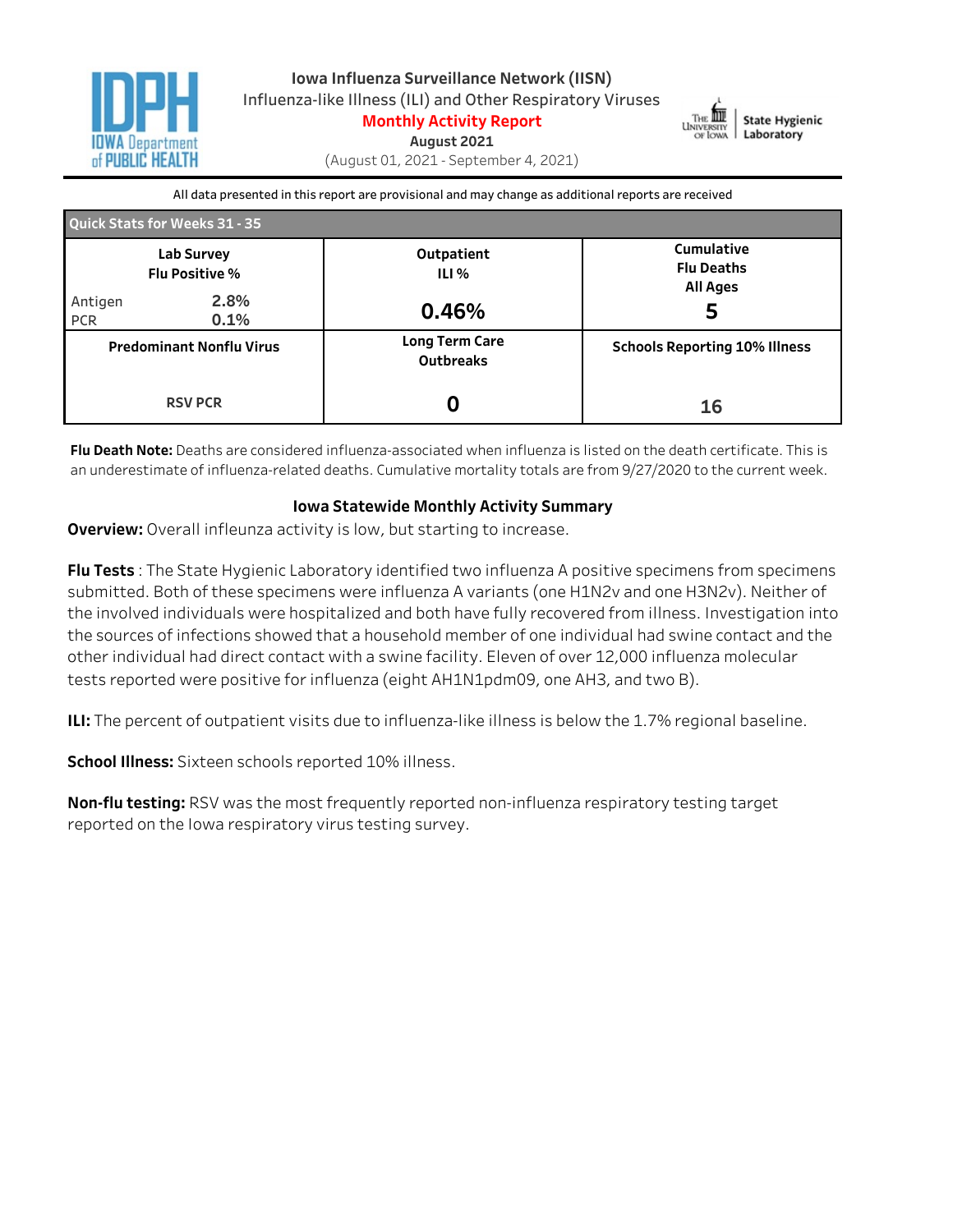## **International Activity Summary (WHO)**

Globally, despite continued or even increasing testing for influenza in some countries, influenza activity remained at lower levels than expected for this time of the year. In the temperate zone of the southern hemisphere, influenza activity remained at inter-seasonal levels. In the temperate zone of the northern hemisphere, influenza activity remained at inter-seasonal levels. Worldwide, influenza A detections accounted for the majority of the low numbers of detections reported.

#### Source (last updated 8/30/2021):

65andover

Total  $\begin{array}{|c|c|c|c|c|c|}\n\hline\n1 & 2 & 0 & 0 & 3 \\
\hline\n\end{array}$ 

2 1 0 0

https://www.who.int/teams/global-influenza-programme/surveillance-and-monitoring/influenza-updates/current-influenza-update

## **Nationalactivitysummary-(CDC)**



Detailed information can be found onlineatwww.cdc.gov/flu/weekly/.

Note: This map shows influenza-like illness, which is determined by symptoms such as fever, cough, and sore throat that can be caused by a number of pathogens in addition to influenza(e.g.,COVID-19).

> 0 0

 $\Omega$ 0

0 0

## **Influenza Testing at the State Hygienic Laboratory at the University of Iowa (SHL)**

#### **Age Group** InfluenzaA A(H1N1) pdm09  $A(H3)$ A not su btyped A Variant Total 0-4 5-17 18-24 25-49 50-64 0 0 0 1 1 0 0 0  $\Omega$ 0 0 0 0  $\Omega$ 0 0 0 1  $\Omega$ 0 0 0 1 1 1 Influenza B B Victoria B Yamagata Bnot subtyped Total 0 0 0 0  $\Omega$ 0 0 0 0  $\Omega$ 0 0 0 0  $\Omega$

1

0 0

## Cumulative Influenza viruses detected by SHL by age group (9/29/19 - Current Month)

Cumulative Flu Test Table Note: Cell counts of three or less are sometimes suppressed to protect confidentiality. Totals by age may not add up to totals by subtype/lineage due to missing age information. Only cases of Iowa residents are included. Specimens listed as "not subtyped" may be pending or were not able to be subtyped due to weak positive lab results. This can be due to poor collection, ti..

5 2

**SHL Flu Testing Note:** The State Hygienic Laboratory (SHL) is the primary laboratory in Iowa characterizing specimens for influenza surveillance. SHL reports the number of tests performed and the type and subtype/lineage of positive tests to the influenza surveillance network daily. SHL also sends a portion of specimens to CDC for further characterization.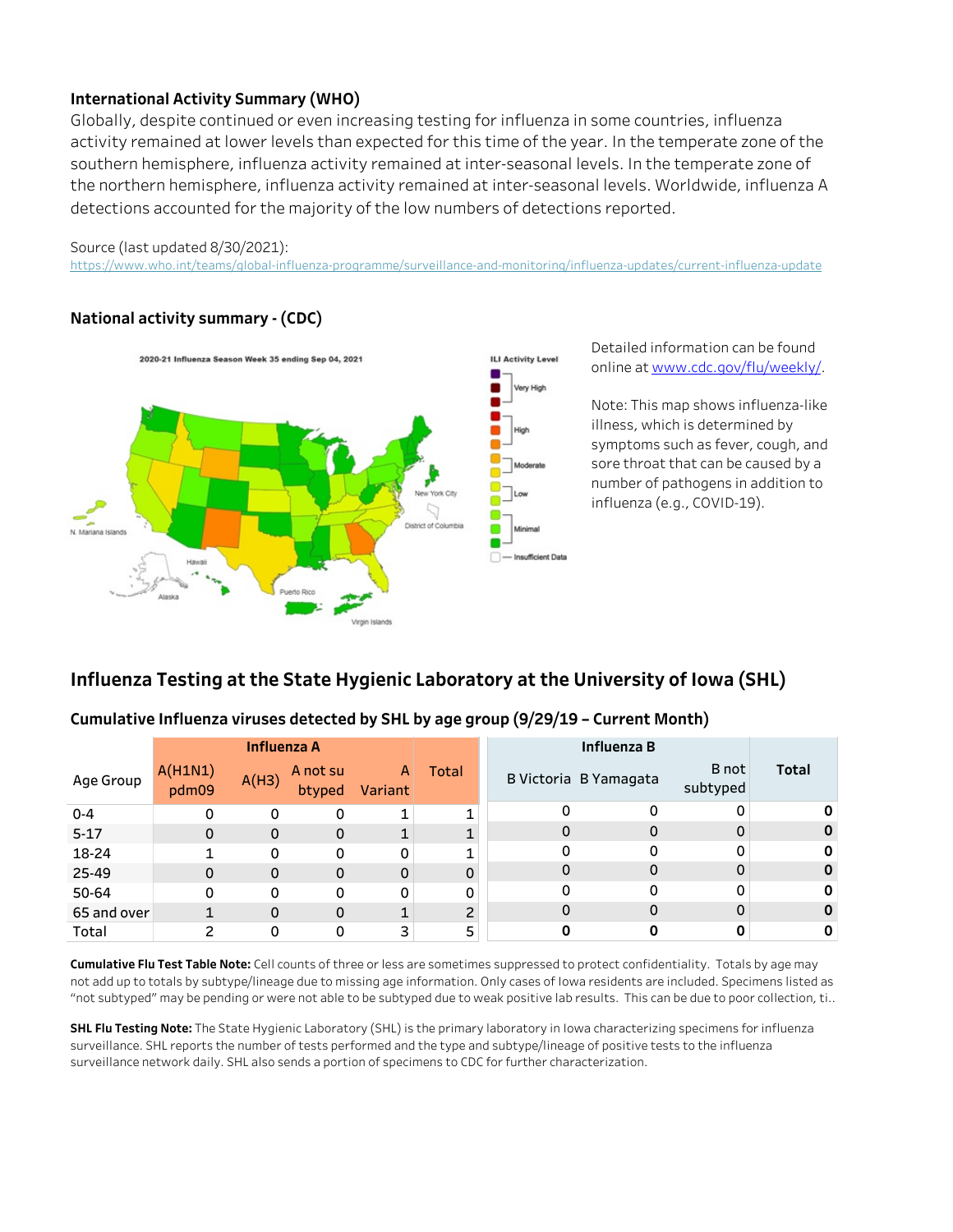# **Influenza Antigen and Molecular Results from Respiratory Virus Survey**



#### **Number of Influenza Tests Reported By Method**



NOTES: This graph now shows NUMBER of positives, not positive percentage. Only tests with at least one positive result this season are shown.

#### **FluTestsbyRegion-CurrentMonth(8/1/21-9/4/21)**

|            |          | Antigen  |          |          | <b>PCR</b>    |          |                   |          |                   |          |  |  |  |
|------------|----------|----------|----------|----------|---------------|----------|-------------------|----------|-------------------|----------|--|--|--|
|            | Flu A Ag |          | Flu B Ag |          | Flu PCR AH1N1 |          | Flu PCR AH3       |          | Flu PCR B         |          |  |  |  |
| Flu Region | Number   | Positive | Number   | Positive | Number        | Positive | Number            | Positive | Number            | Positive |  |  |  |
|            | Positiv  | Percent  | Positiv  | Percent  | Positiv       |          | Percent Positives |          | Percent Positives | Percent  |  |  |  |
| $1-C$      | 0        | $0.0\%$  | $\Omega$ | $0.0\%$  | 8             | 0.3%     | 0                 | 0.0%     | 2                 | 0.1%     |  |  |  |
| $2-NE$     | 0        | $0.0\%$  | 0        | $0.0\%$  | 0             | $0.0\%$  | $\Omega$          | $0.0\%$  | 0                 | $0.0\%$  |  |  |  |
| 3-NW       |          | 0.9%     | 15       | 1.8%     | 0             | $0.0\%$  | 0                 | $0.0\%$  | 0                 | $0.0\%$  |  |  |  |
| 4-SW       | 0        | $0.0\%$  | 0        | $0.0\%$  | 0             | $0.0\%$  | 0                 | 0.0%     | 0                 | $0.0\%$  |  |  |  |
| $5-SE$     | 0        | $0.0\%$  | 0        | $0.0\%$  | 0             | $0.0\%$  | 0                 | 0.0%     | 0                 | 0.0%     |  |  |  |
| $6-E$      | 4        | 16.0%    | 0        | $0.0\%$  | 0             | $0.0\%$  |                   | 0.0%     | 0                 | $0.0\%$  |  |  |  |
| Total      | 11       | 1.2%     | 15       | 1.6%     | 8             | 0.1%     |                   | 0.0%     | 2                 | 0.0%     |  |  |  |

Respiratory Survey Note: IDPH and SHL run a weekly web-based survey program where laboratorians report the number of influenza and respiratory syncytial virus (RSV) rapid tests performed and the number of tests positive. Facilities reported the total number of tests and positive results not individual-level information.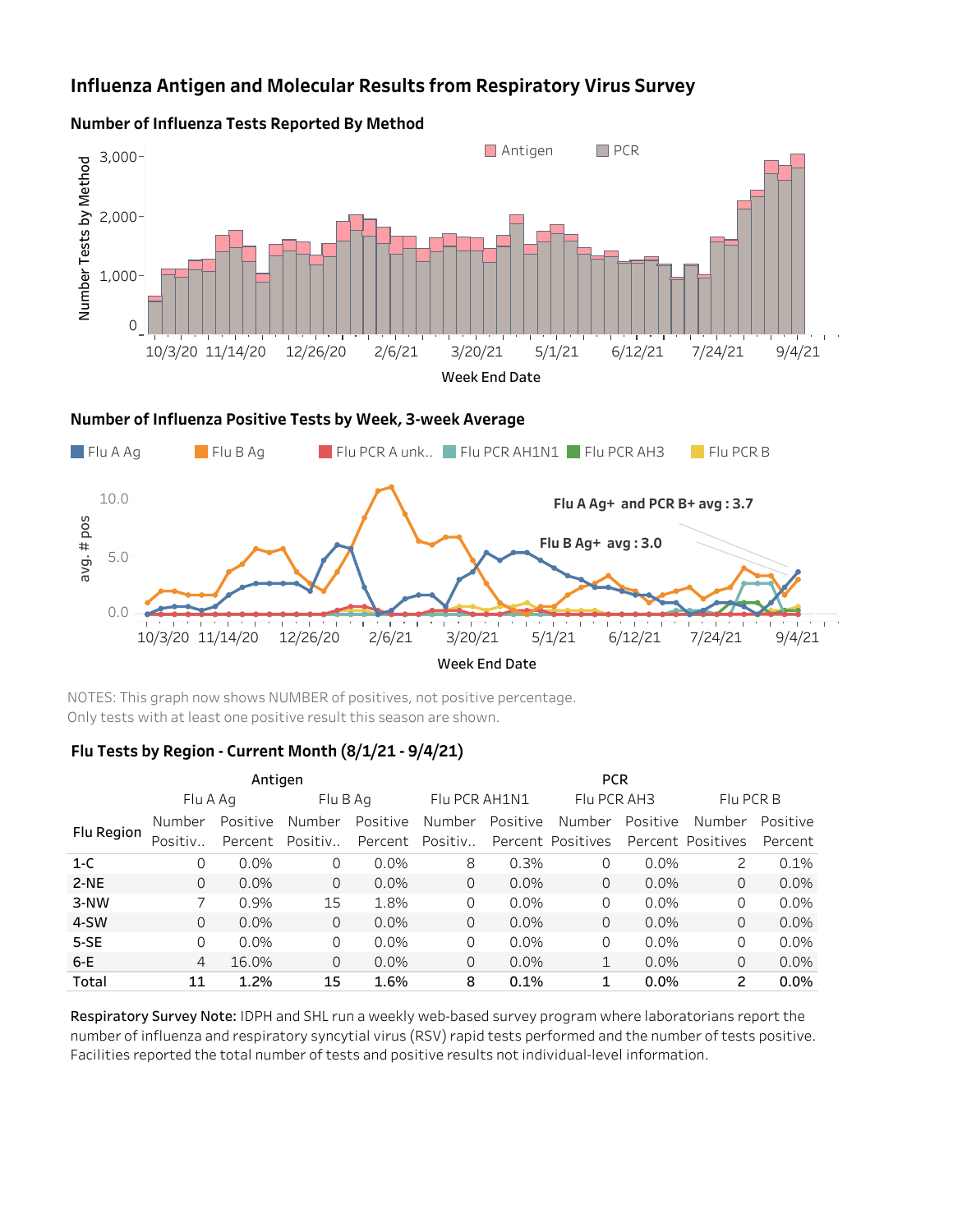# **Outpatient Health Care Provider Surveillance Program (ILINet)**

Percent Of Outpatient Visits Attributed to Influenza-like Illness (ILI) as Reported by ILINet Sites



#### **ILI Recent Weeks**

| <b>MMWR</b><br>Week | <b>End Date</b> | Age 0-4 | Age 5-24 | Age 25-49     | Age 50-64               | Age 65 and<br>older | <b>Total ILI</b> | <b>ILI Percent</b> |
|---------------------|-----------------|---------|----------|---------------|-------------------------|---------------------|------------------|--------------------|
| 31                  | 8/7/21          | 3       | 8        | 4             | 3                       | 0                   | 18               | 0.57%              |
| 32                  | 8/14/21         | ᅩ       | 6        |               | $\Omega$                |                     | 8                | 0.25%              |
| 33                  | 8/21/21         | 3       | 5        |               | 0                       |                     | 10               | 0.28%              |
| 34                  | 8/28/21         | 3       | 13       | $\mathcal{P}$ | $\mathbf{\overline{1}}$ |                     | 21               | 0.51%              |
| 35                  | 9/4/21          | 6       | 14       |               | ⊣                       |                     | 24               | 0.68%              |

Outpatient ILI Note: Outpatient health care providers who participate in the ILINet (a national influenza surveillance program) report the number of patients seen with influenza-like illness and the total number of patient visits each week. This system is a key part of Iowa's influenza surveillance. Iowa health care providers interested in joining this surveillance program should contact Andy Weigel at 515-322-1937 or andy.weigel@idph.iowa.gov for more information.

Note: For week 35 of 2019-20 and week 45 of 2020-21 a few ILINet sites had very high rates of ILI mostly due to COVID-19. IDPH worked with sites reporting high ILI to exclude reported influenza-like illness due to COVID which greatly reduced the ILI% starting with data for week 46.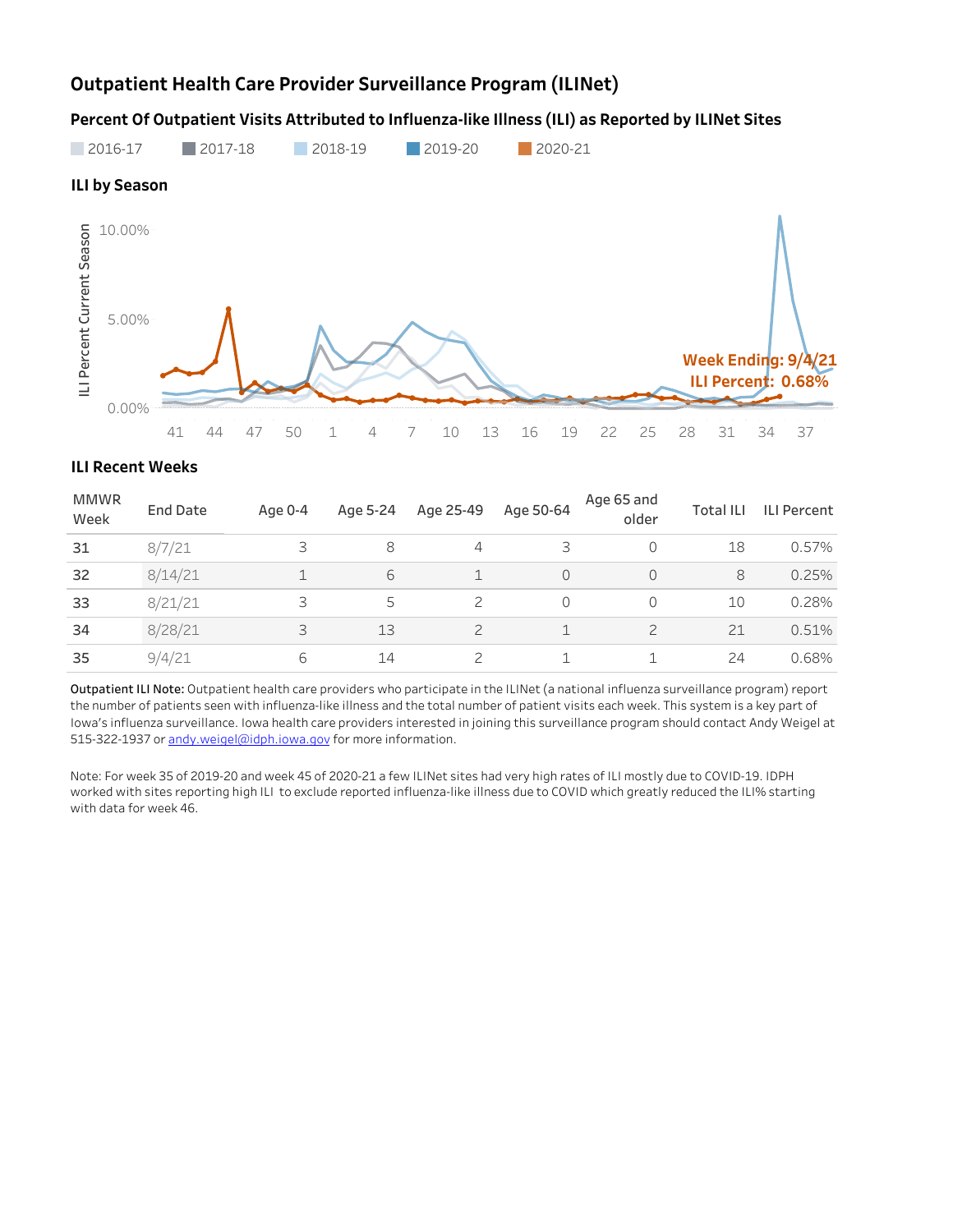Number of Schools Reporting > 10% Absenteesim Due to Any Illness

| 8/1/2021 - 9/4/2021 | Flu Region Text | Flu Region |    |  |  |  |
|---------------------|-----------------|------------|----|--|--|--|
|                     | $\Box$ 1-C      | $1-C$      | 5  |  |  |  |
|                     | $\square$ 2-NE  | $2-NE$     |    |  |  |  |
|                     | $\square$ 3-NW  | 3-NW       |    |  |  |  |
|                     | $\Box$ 4-SW     | 4-SW       |    |  |  |  |
|                     | $\Box$ 5-SE     | $5-SE$     | 5  |  |  |  |
|                     | $\Box$ 6-E      | $6-E$      | っ  |  |  |  |
|                     |                 | Total      | 16 |  |  |  |

| Lyon            | <b>Osceola</b>  | <b>Dickinson</b>              |      | <b>Emmet</b>     |              |                 |                | Winnebago                    |                 |                         | <b>Worth</b>    |                 | <b>Mitchell</b>           |                   | <b>Howard</b><br>$\mathbf{1}$ |                  | <b>Winneshiek</b> |                        | <b>Allamakee</b> |                  |                         |  |                 |  |                |
|-----------------|-----------------|-------------------------------|------|------------------|--------------|-----------------|----------------|------------------------------|-----------------|-------------------------|-----------------|-----------------|---------------------------|-------------------|-------------------------------|------------------|-------------------|------------------------|------------------|------------------|-------------------------|--|-----------------|--|----------------|
| <b>Sioux</b>    | O'Brien         | Clay                          |      | <b>Palo Alto</b> |              |                 | Kossuth        |                              | <b>Hancock</b>  |                         |                 |                 |                           |                   | Cerro Gordo                   |                  | Floyd             |                        | Chickasaw        |                  |                         |  |                 |  |                |
| Plymouth        | <b>Cherokee</b> | <b>Buena Vista Pocahontas</b> |      |                  |              | <b>Humboldt</b> |                | Wright<br>1                  |                 |                         | <b>Franklin</b> | <b>Butler</b>   |                           |                   | <b>Bremer</b>                 |                  | Fayette           |                        | <b>Clayton</b>   |                  |                         |  |                 |  |                |
| Woodbury        | Ida             |                               | Sac  |                  | Calhoun      |                 | Webster        |                              | <b>Hamilton</b> |                         | <b>Hardin</b>   |                 | Grundy                    | <b>Black Hawk</b> |                               | <b>Buchanan</b>  |                   |                        |                  |                  |                         |  | <b>Delaware</b> |  | <b>Dubuque</b> |
| <b>Monona</b>   |                 | Crawford                      |      | Carroll          |              | Greene          |                | <b>Boone</b><br>$\mathbf{1}$ |                 | Story                   |                 | <b>Marshall</b> |                           | <b>Tama</b>       |                               | <b>Benton</b>    |                   | Linn<br>$\overline{2}$ | <b>Jones</b>     |                  | <b>Jackson</b>          |  |                 |  |                |
| <b>Harrison</b> |                 | Shelby                        |      | Audubon          | Guthrie      |                 | <b>Dallas</b>  |                              | Polk<br>1       |                         | Jasper<br>3     |                 |                           | <b>Poweshiek</b>  |                               | lowa             | Johnson           |                        | Cedar            |                  | <b>Clinton</b><br>Scott |  |                 |  |                |
|                 | Pottawattamie   |                               | Cass |                  | <b>Adair</b> |                 | <b>Madison</b> |                              | Warren          |                         | <b>Marion</b>   |                 | <b>Mahaska</b>            |                   | Keokuk                        |                  | Washington        |                        | Louisa           | <b>Muscatine</b> |                         |  |                 |  |                |
|                 | <b>Mills</b>    | Montgomery<br>$\overline{2}$  |      | <b>Adams</b>     |              | <b>Union</b>    |                | Clarke                       |                 | Lucas<br>$\overline{2}$ |                 | Monroe          |                           | Wapello           |                               | Jefferson        |                   |                        | Henry Des Moines |                  |                         |  |                 |  |                |
|                 | Fremont         | Page                          |      | <b>Taylor</b>    |              | Ringgold        |                | <b>Decatur</b>               |                 | Wayne                   |                 | $\overline{2}$  | Appanoose<br><b>Davis</b> |                   |                               | <b>Van Buren</b> |                   | Lee                    | 1                |                  |                         |  |                 |  |                |
|                 |                 |                               |      |                  |              |                 |                |                              |                 |                         |                 |                 |                           |                   |                               |                  |                   |                        |                  |                  |                         |  |                 |  |                |